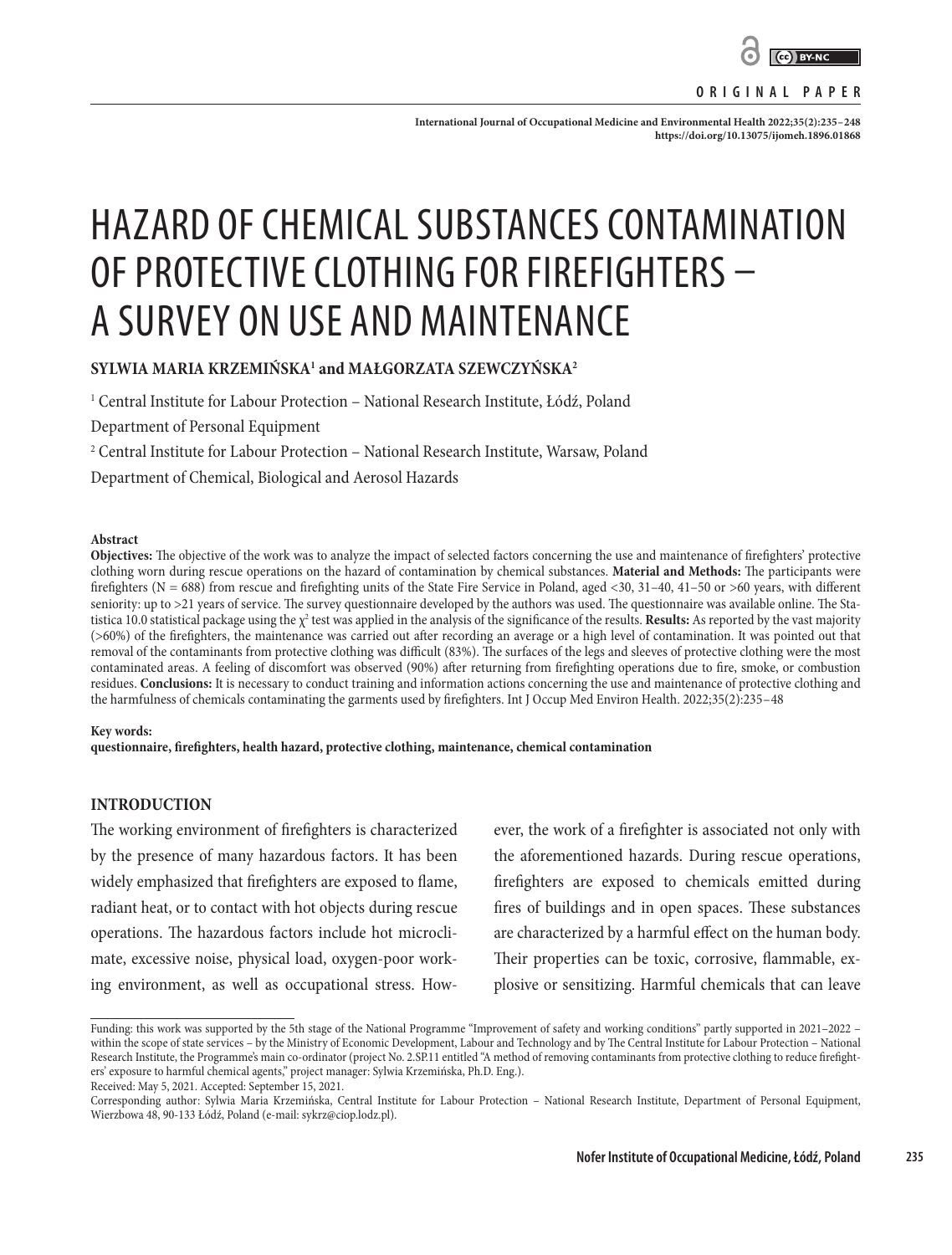their traces in the organism are the elements accompanying most rescue and firefighting operations [1,2].

In Poland, there are approx. 30 500 firefighters employed in 501 units of the State Fire Service and approx. 490 000 rescuers in almost 16 000 units of the Volunteer Fire Service, who are exposed to harmful chemicals [3]. In 2013–2017, there were nearly 134 000 fires in Poland. Fires of residential houses (21% of total fires), agricultural facilities, including crops (25%) and forests (4%) were the most common ones [4]. In Europe, almost 240 000 persons were employed as firefighters in the 22 EU Member States in 2019 [5].

Considering the type and intensity of hazardous factors during firefighting activity, we can distinguish:

- basic clothing for firefighters compliant with the EN 469:2020 standard [6],
- clothing for special fire-fighting operations compliant with the EN 1486:2007 standard [7].

Basic protective clothing for firefighters is intended for use in rescue and firefighting operations as well as in disaster relief operations. It is made of fabrics, or fabrics with membrane coating. Clothing for special firefighting operations is used when entering the flame. Most often it is made of aluminized film glass fabric.

Protective clothing for firefighters should protect in the first place against flame, effects of high temperature and heat. Considering the fact that it is used in different conditions it should also provide protection against soaking, cold and poor visibility. The requirements specified in EN 469:2020 [6] refer to fabrics and material systems used in firefighter clothing. The garments for firefighters are multi-layered. The outer layer is a fabric with nonflammable properties. The middle layer is a membrane that protects against water penetration. The inner layer is the lining, most often with a warming layer, closest to the user's skin.

An important issue, increasingly recognized by the firefighters' community, is the contamination of the surface of personal protective equipment with chemicals. According to the literature reports, the residues of combustion products are deposited on firefighters' personal protective equipment, including protective clothing covering the trunk and the limbs. Not only protective clothing, but also the skin of the hands, neck and back is contaminated with chemical substances during the activities performed by firefighters [8].

Protective clothing is necessary for protection against heat and flames, but also plays a part in preventing dermal exposure to chemicals. The development of more heatand fire-resistant clothing made from materials such as aramid polymers (eg., Nomex, Kevlar) or polybenzimidazole (PBI) may enable firefighting activities to be performed closer to the fire, potentially leading to higher risk of exposure to combustion products [9]. It should be taken into account that the clothing designed for the firefighter consists of several layers: an outer fabric with noncombustible properties, a membrane protecting against moisture, an insulating material and lining. As the chemicals are deposited on the garments, they can penetrate into the structure of the material and then permeate through the successive layers of materials [10]. As a consequence, that may lead to direct contact of chemical substances with the skin. The literature of the subject emphasizes that absorption of harmful chemicals through the skin is facilitated due to the increased temperature of the firefighters' skin during rescue operations [11,12]. Stec et al. [13] assumed dermal absorption to be the main route of exposure. Firefighters can also be exposed to chemicals from inadequately cleaned protective clothing and equipment [10,14]. Taking into account that semi-volatile organic compounds are highly lipophilic, Alexander and Baxter [11] supposed that phthalate diesters would be absorbed through the skin easily, especially at elevated temperature present at the sites of firefighting operations. It is therefore important to take action to reduce the level of hazardous chemicals. Baum [15]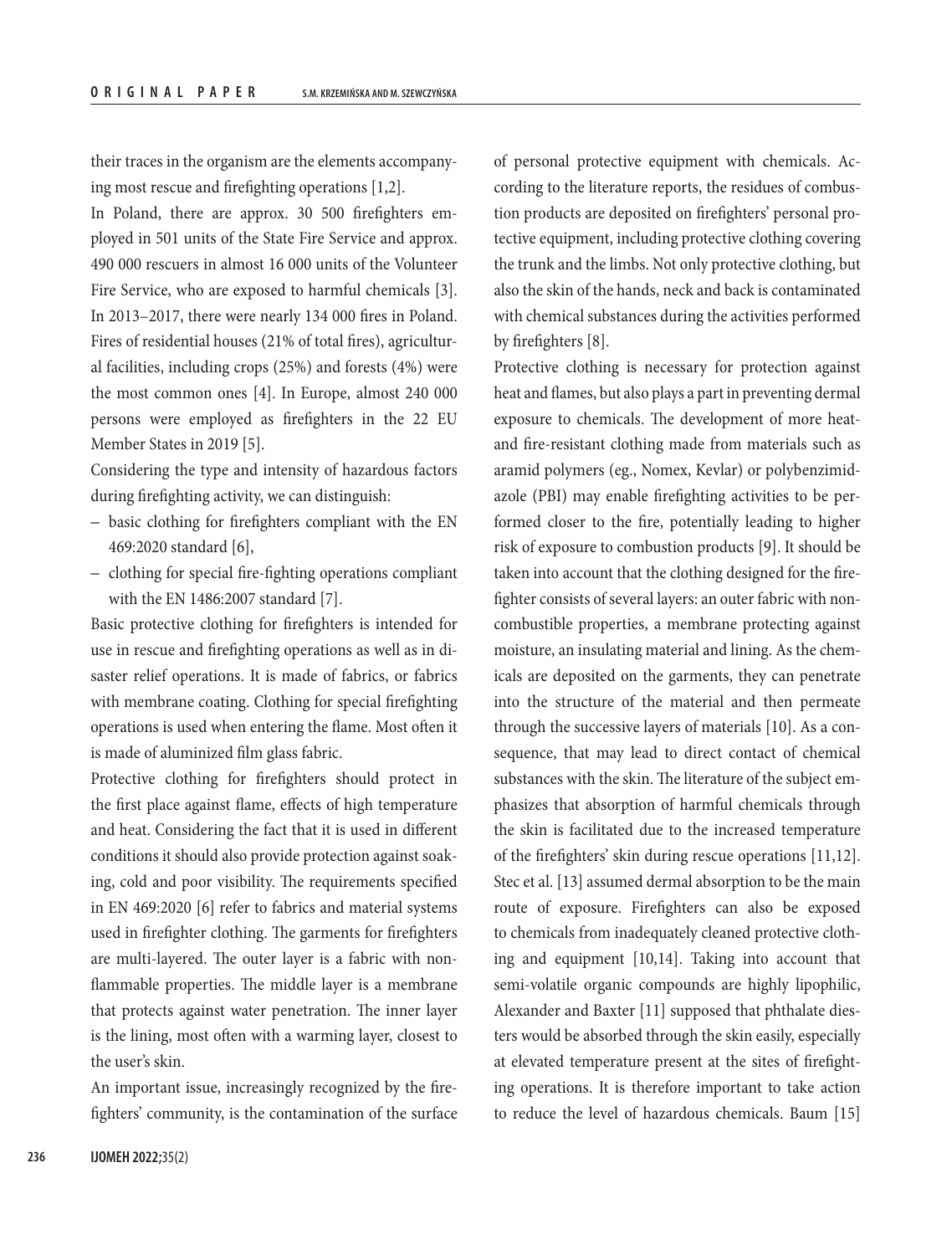conducted research the purpose of which was to determine whether the use of Class A compressed air foam can reduce the levels of carcinogenic combustion byproducts and reduce the risks to the firefighting personnel to create the rationale for potentially retrofitting the Amboy Fire Protection district 2 fire engines with a Compressed Air Foam System (CAFS). Based on the results of 11 live fire tests he found that the use of a Class A CAFS reduced the levels of benzene and formaldehyde as compared to water-only application, and that brand B that contained ethyl alcohol in its chemical makeup caused lower-level readings for benzene and formaldehyde when compared to brand A that contained lauryl alcohol [15].

The removal of contaminants from firefighters' protective clothing requires a cleaning process to be performed. Inspections carried out in fire brigade units indicate that the maintenance of clothes for firefighters in terms of washing frequency, reimpregnation and correctness of maintenance processes requires more attention [16]. On the one hand, it is emphasized that inappropriate maintenance of clothes for firefighters can lead to a loss of their protective properties. Clothing soiled with hydrocarbons, lubricants, oils reflects much less thermal radiation and has a reduced resistance to ignition, making the firefighter exposed to higher heat levels [17]. On the other hand, it has been pointed out that a fire may produce a large number of carcinogenic substances, including polycyclic aromatic hydrocarbons (PAHs), volatile organic compounds, as well as persistent, bioaccumulative, and toxic substances. The substances harmful for the firefighters' health may get to their organisms mainly by deposition from air (through the respiratory tract, inhalation), by oral route or by contact with contaminated surfaces like clothing (through the skin) [18]. The study conducted by Van Rooij et al. [18] showed differences in PAH absorption between anatomical sites. He noted significant, but low, regional variation in dermal absorption rate of PAH. The absorption rate at the skin of the shoul-

der was 2 times higher compared to the forearm skin ( $p \le$ 0.5). Besides the differences in PAH absorption between anatomical sites, it was found that the residual amount after washing also differed significantly depending on the anatomical location [18].

The most dangerous chemical substances are [2,11,19,20]:

- isocyanates (absorption routes the respiratory tract, the skin, the gastrointestinal tract);
- volatile organic compounds styrene, benzene, o-xylene, ethylbenzene, heptane, 1-ethyl-3-methylbenzene, 3-methylhexane (absorption routes – the respiratory tract, the gastrointestinal tract, the skin);
- polycyclic aromatic hydrocarbons (PAH) benzo(a) pyrene, benzo(a)anthracene, benzo(e)pyrene, benzo(b) fluoranthene, benzo(j)fluoranthene, benzo(k)fluoranthene, benzo(g,h,i)perylene, chrysene, dibenzo(a,h) anthracene, fluoranthene, fluoren, phenanthrene, pyreneand indeno(1,2,3-cd)pyrene (absorption routes – the respiratory tract, the skin);
- phthalates butyl benzyl phthalate (BBP), di (2-ethylhexyl) phthalate (DEHP) (absorption routes: the respiratory tract, the gastrointestinal tract, the skin);
- $-$  inorganic combustion products  $-$  CO, CO<sub>2</sub>, NO (absorption - through the respiratory tract, by inhalation).

Some of these chemicals are known carcinogens, such as benzo(a)pyrene and benzo(a)anthracene [21]. Thermal degradation of polymers found in buildings produce volatile organic compounds such as methane, benzene, toluene, in addition to monomers like ethylene, styrene, phenol, formaldehyde, 1,3-butadiene, phenol, and isoprene) [22]. More and more literature reports mention that the work of a firefighter is associated with a distant effect of the development of malignant tumors. The most common ones include melanoma, leukemia, multiple myeloma, cancers of the esophagus, brain and kidneys [23,24]. The presumed carcinogens found in the firefighting environment include acrolein, benzene, formal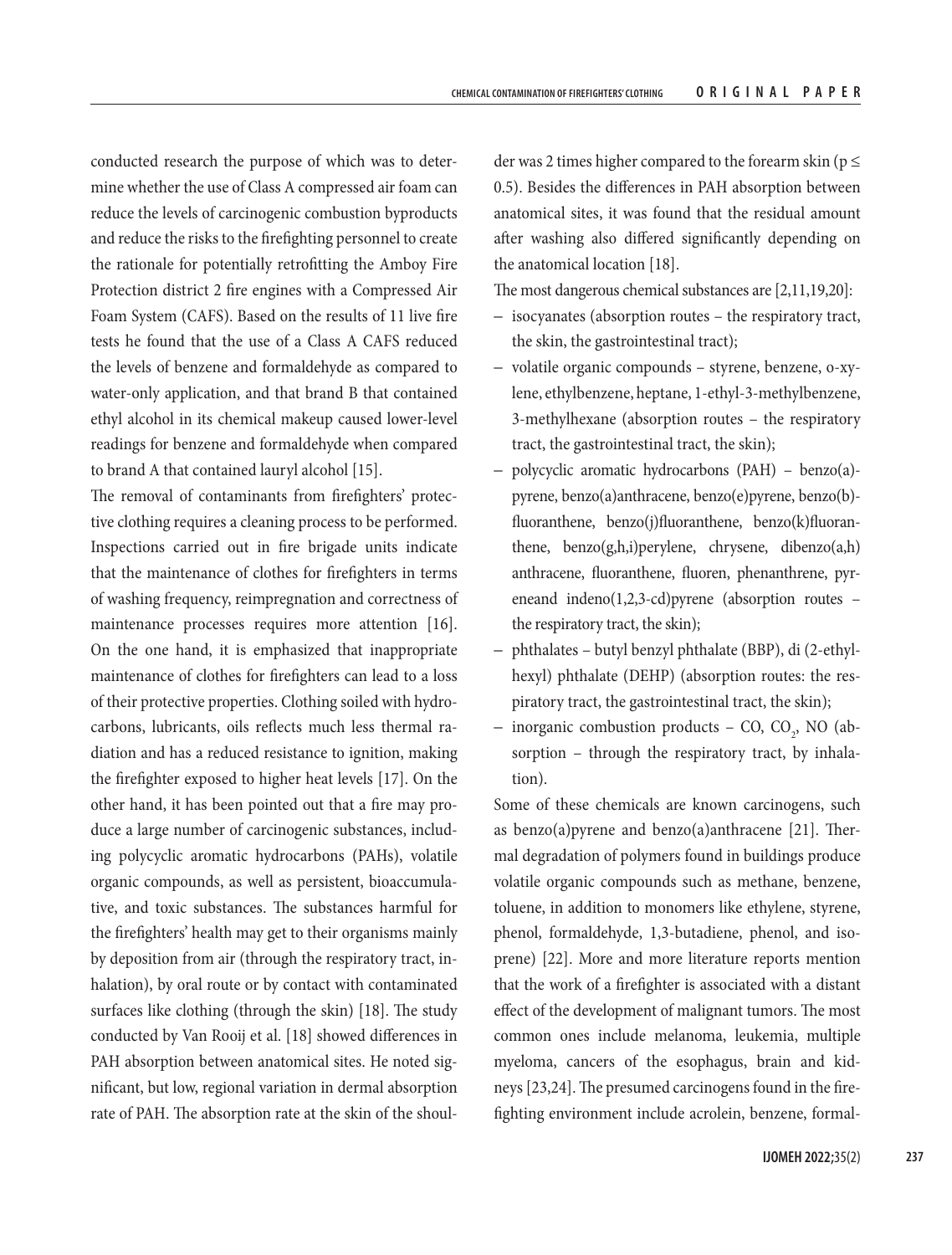dehyde, perchloroethylene and some polycyclic aromatic hydrocarbons [15]. Multiple studies have identified a range of contaminants in a post-fire environment [25]. Asphyxiants, irritants and carcinogens have been found to be present in concentration levels up to IDLH (Immediately Dangerous to Life or Health). Each of these chemicals has the potential to cause long-term harm to the respiratory and cardiovascular systems, as well as the skin, on inhalatory and dermal exposures. The combined effect of multiple chemicals, at various concentrations, coupled with current individual health conditions is impossible to identify. Benzene, chromium, formaldehyde, and aromatic hydrocarbons are a few of the chemicals that have all been found to be present in post-fire environments at the levels that exceed limits [25].

The objective of the work was to analyze the impact of selected factors concerning the use of firefighters' protective clothing used during rescue operations on the hazard of chemical contamination. The survey was aimed at obtaining data on the maintenance of firefighters' protective clothing, taking into account the clothing items that become the most contaminated, the conditions and frequency of clothing maintenance, the visual assessment of the removal of contaminants in the washing process, the feeling of comfort/discomfort associated with the use of contaminated protective clothing. This pilot survey of firefighters was used to evaluate the habits and trends among firefighters concerning the usage and maintenance of protective clothing.

# **MATERIAL AND METHODS [Questionnaire](http://ijomeh.eu/Keyword-Link+Burnout+Questionnaire/234245)**

The questionnaire survey was addressed to firefighters participating in rescue operations. The [questionnaire](http://ijomeh.eu/Keyword-Link+Burnout+Questionnaire/234245) was designed by the authors and available online. After posting the questionnaire on the website, the Regional Commands of the State Fire Service in Poland in the selected areas of the country (Łódź, Olsztyn, Gdańsk, Toruń,

Poznań, Białystok, Lublin, Katowice, Opole, Kraków) were asked to participate in the surveys and provide the access data to the questionnaire to the interested subjects. The survey was anonymous. The survey questionnaire is available from the authors of the publication.

The survey questionnaire contained 13 questions: 10 closed single choice questions (in 1 case with the opportunity to provide an individual descriptive response) and 3 multiple choice questions. The first 3 closed single choice questions were used to characterize the group of respondents and concerned their age, number of the years of service and position held. The further 7 questions of the survey concerned the indication of the parts of protective clothing that get most contaminated (soiled) during rescue operations, the knowledge of the maintenance instructions (washing) of the protective clothing used, the frequency of maintenance (washing) of protective clothing, the detergents used for washing, the assessment of the removal of contaminants from the outer garments after washing. The remaining 3 questions concerned the perceived comfort of use of the garments after the firefighting action was completed and whether it would be advisable to have a second set of outer protective clothing.

#### **Participants**

The study received widespread interest from the firefighters' community. Approximately 700 respondents took part in the survey. Completed questionnaire forms were received from 688 firefighters employed in the fire and rescue units of the State Fire Service in Poland. Of the total number of subjects surveyed:

- 39% (N = 266) were watch/section/crew commanders,
- $-31\%$  (N = 216) were firemen acting as drivers or equipment operators,
- $-$  30% (N = 206) worked as rescue and firefighting personnel.

The majority of respondents (around 80%) had had a long time of service as firefighters (>5 years). The largest group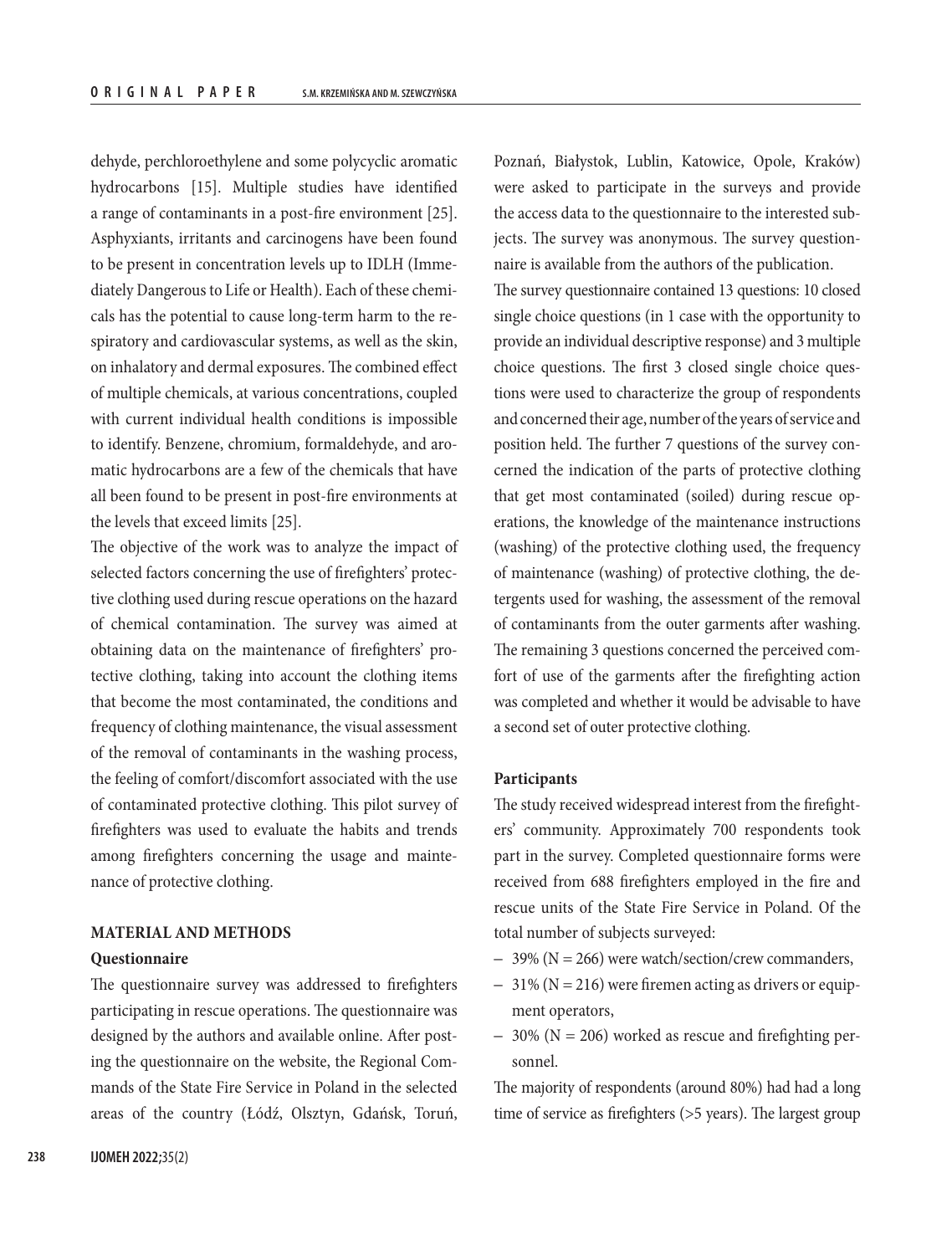were firefighters with very long experience within the 11–20 years range – 42% ( $N = 286$ ). The demographic characteristic of these 688 firefighters are listed in Table 1.

## **Statistics**

The data was compiled using Spreadsheet software (Microsoft Office Excel 2007). The analysis of significance of the results of the responses to the survey was carried out using Statistica v. 10.0 using the  $\chi^2$  test to assess the relationship between the distribution of the response rates for one variable versus the other variable.

The results for which the calculated test probability p met the assumption  $p < 0.05$  were considered statistically significant.

For the calculation of structure indicators, the questions to which respondents could have given ≥1 answer used the number of persons ( $N = 688$ ) surveyed in the denominator. This applies to the questions concerning:

- indication of the most contaminated (soiled) parts of protective clothing during the rescue and firefighting operation,
- frequency of maintenance of protective clothing.

#### **RESULTS**

# **Elements of protective clothing**

## **undergoing the heaviest contamination**

Firefighters were found to have noted contamination on various pieces of protective clothing. Figure 1 shows the firemen's responses identifying the elements most likely to be contaminated. The results of the study indicate the potentially heaviest contamination of the surface of the legs and knees of special firefighter suit trousers, protecting the lower limbs. As many as 84% of firefighters (575 people) selected that location.

Further statistical analysis of the relationship between the type of the firefighter's work (rescuer, rescuer driver/ operator of special equipment, watch/section/crew commander) and the protective clothing elements most pol-

| Variable        | Participants<br>[%] |  |  |
|-----------------|---------------------|--|--|
| Age             |                     |  |  |
| $\leq$ 30 years | 33                  |  |  |
| $31 - 40$ years | 44                  |  |  |
| $41 - 50$ years | 21                  |  |  |
| $>50$ years     | $\overline{2}$      |  |  |
| Service         |                     |  |  |
| $<$ 5 years     | 21                  |  |  |
| $5-10$ years    | 24                  |  |  |
| $11-20$ years   | 42                  |  |  |
| $>$ 20 years    | 13                  |  |  |

**Table 1.** Demographic characteristics of the male group of firefighters  $(N = 688)$  from the State Fire Service in Poland, March–April 2020

luted (hem of the trousers legs, trousers legs at the level of the thighs, lower part of the jacket, hem of the sleeves, sleeves at the level of the arms, jacket zipflap, collar) did not show significant associations between the variables tested ( $p > 0.05$ ) (Table 2). It can therefore be concluded that the firefighters identified the most contaminated clothing elements regardless of their position.

Contamination of the firefighter protective suit during rescue operations necessitates its maintenance. There-



**Figure 1.** Firefighter's protective clothing elements undergoing the heaviest contamination during rescue operations, State Fire Service in Poland, March–April 2020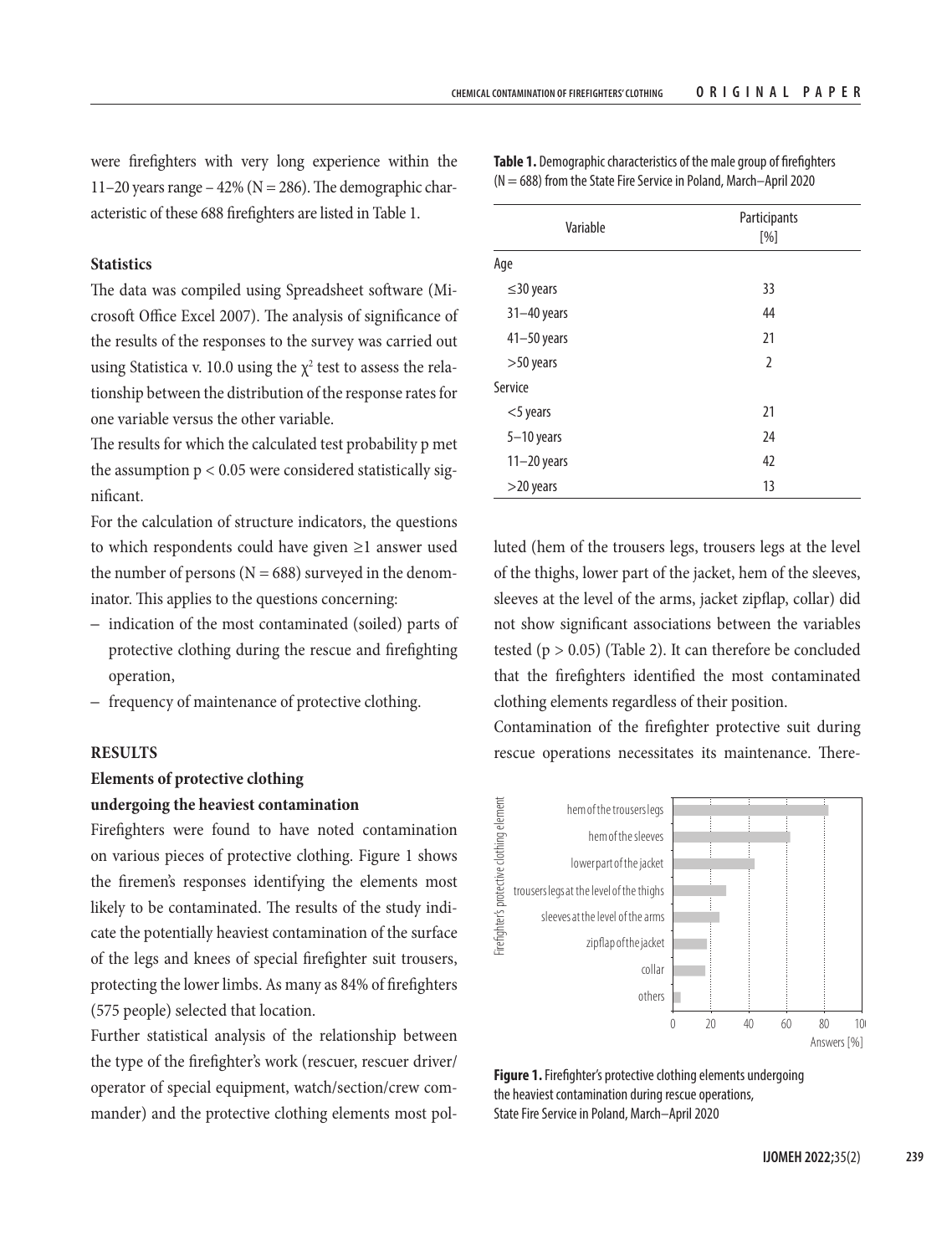|                                          |                        | Participants<br>$(N = 688)$<br>[n (%)]               |                                                 |          |       |
|------------------------------------------|------------------------|------------------------------------------------------|-------------------------------------------------|----------|-------|
| Clothing element                         | rescuer<br>$(N = 206)$ | rescuer driver/<br>equipment operator<br>$(N = 216)$ | watch/section/<br>crew commander<br>$(N = 266)$ | $\chi^2$ | р     |
| Hem of the trousers legs                 | 176 (85)               | 178 (82)                                             | 214 (80)                                        | 2.01     | 0.366 |
| Trousers legs at the level of the thighs | 70 (34)                | 87 (40)                                              | 84 (32)                                         | 4.11     | 0.128 |
| Lower part of the jacket                 | 100(48)                | 99 (46)                                              | 121(45)                                         | 0.49     | 0.781 |
| Hem of the sleeves                       | 142 (69)               | 135(62)                                              | 165(62)                                         | 2.82     | 0.244 |
| Sleeves at the level of the arms         | 67(32)                 | 63(29)                                               | 74 (28)                                         | 1.27     | 0.531 |
| Zipflap of the jacket                    | 35(17)                 | 33(15)                                               | 52 (19)                                         | 1.55     | 0.460 |
| Collar                                   | 32(15)                 | 30(14)                                               | 48 (18)                                         | 1.58     | 0.454 |

**Table 2.** Results of an analysis of the relationship between the firefighter's workstation and the types of protective clothing elements most polluted, State Fire Service in Poland, March–April 2020

fore, the survey paid considerable attention to the maintenance-related issues.

More than a half of the respondents (52%,  $N = 358$ ) expressed the opinion that they were familiar with the maintenance instructions for protective clothing. A selective, partial knowledge of the maintenance instructions was indicated by 40% ( $N = 275$ ) of the surveyed firefighters, which seems to be a fairly large group. It should be considered positive that only a small group of the respondents – 3% ( $N = 24$ ) stated that they did not know the exact instructions. Only 5% ( $N = 31$ ) admitted that they had not read the maintenance instructions.

A half of the firefighters ( $N = 345$ ) indicated that the maintenance process was carried out in accordance with the instructions for use, attached to each piece of special firefighter suit while 29% ( $N = 199$ ) reported some differences in the maintenance process compared to the instructions. On the other hand,  $16\%$  (N = 111), which is a large group of people, were not familiar with maintenance instructions and a further 5 % ( $N = 33$ ) admitted that they did not pay attention to them. The above indicates that there is still a need for periodic training of firefighters on the proper use of protective clothing, complying with maintenance requirements.

The maintenance of protective clothing used during rescue operations – according to the responses given by firefighters actively involved in rescue and firefighting actions – was most frequently carried out after an average (31% of the respondents) or even a high degree (30% of the respondents) of pollution was noted (Figure 2). It is noteworthy that the vast majority, as many as 61% of the respondents, represented such an approach to the maintenance of special protective suits. This indicates that the occupational exposure of firefighters resulting from the effects of harmful chemicals deposited on the surface of protective clothing as well as other types of personal protective equipment (such as special gloves or footwear during rescue operations) is sometimes underestimated.

The most desirable action, the maintenance of clothing after each instance of soiling, was noted only for 17% of respondents (Figure 2). The responses of the survey participants indicate that protective clothing is more often subjected to cleaning in the case of visible heavy soiling than of less visible small impurities. The results of the study signal that some firefighters using protective clothing are partially aware of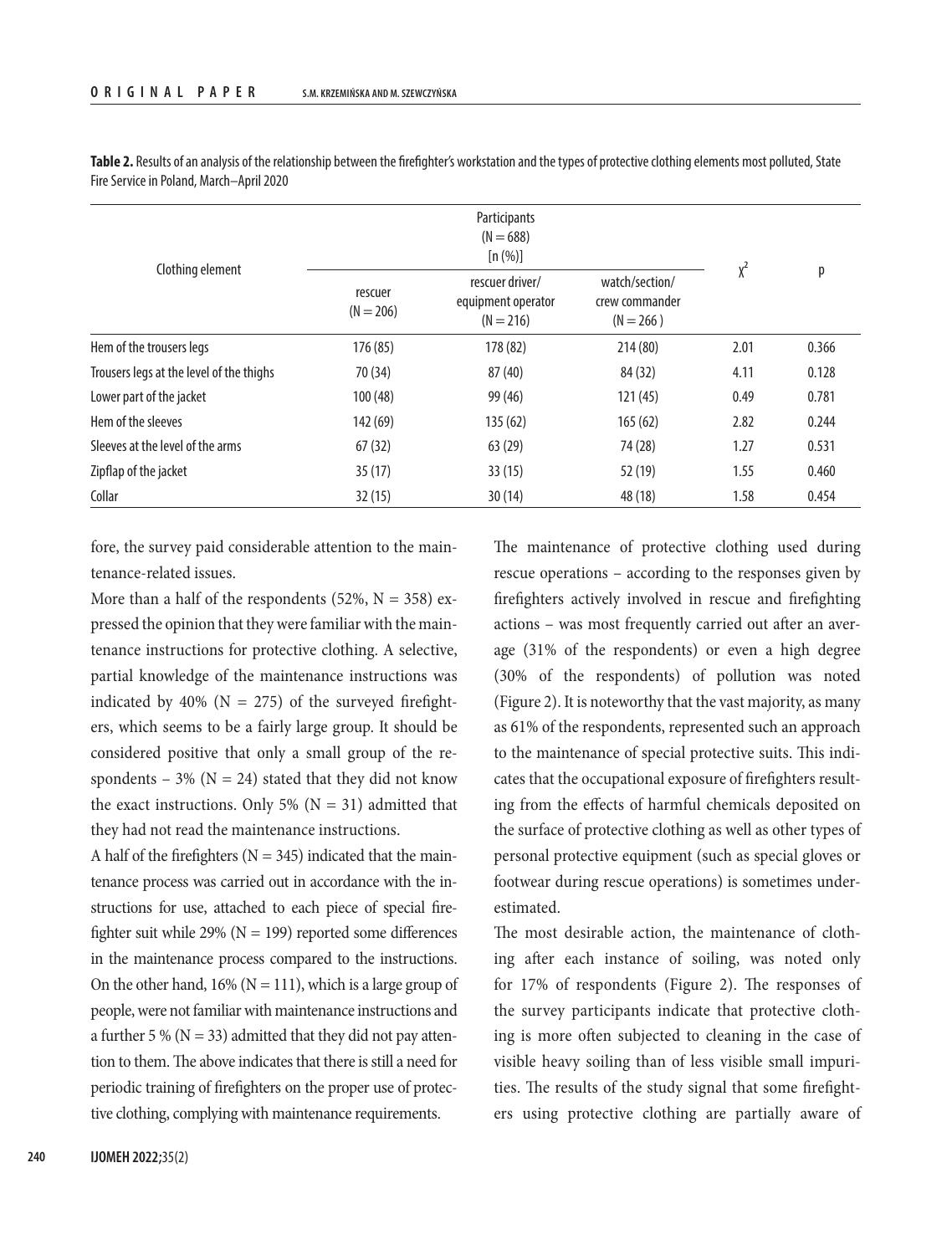the danger. This is indicated by maintenance not after each, but after 2–3 rescue operations (11%,  $N = 77$ ). It can be concluded that firefighters have a premonition and know that clothing used in more actions (eg., 5 or 10) is much more contaminated and can pose a risk. Contamination with harmful substances may settle on the body in contact with the skin, or be inhaled. There is a need to promote appropriate behavior among firefighters with respect to the maintenance of protective clothing and a need to inform firefighters about the harmfulness of the deposited chemicals. This should increase the frequency of protective clothing maintenance procedures after its use.

The survey also obtained responses indicating that protective clothing was not maintained at all (Figure 2). Such answers were given by 1% of the respondents ( $N = 7$ ). The reasons for the lack of maintenance of protective clothing, whether this was due to the lack of technical capacity to carry out the maintenance process or the lightheartedness of the respondents, were not given. Account should also be taken of the cases where clothing gets severely damaged or soiled already during the first action and is withdrawn from further use.

A statistically significant relationship ( $p = 0.008$ ) was found between the number of years of service and the frequency of maintenance of protective clothing used by firefighters for the selected response "every 3 months". It was noted that such a response was given more often by firefighters with a seniority of 5–10 years than by other groups. For other correlations, there was no significant impact of seniority on maintenance frequency ( $p = 0.117 - 0.912$ ).

One third of the survey participants (254 subjects) used a product recommended by the manufacturer for the maintenance of firefighters' protective clothing. This is good news, as the type of detergent can affect the effectiveness of removing contaminants, including harmful chemicals, from the garment surfaces. A slightly larger group of the respondents  $-40\%$  (N = 277) reported



**Figure 2.** Frequency of maintenance of protective clothing, State Fire Service in Poland, March–April 2020

that they used a powder/liquid intended for home use. Some respondents did not pay attention to the cleaning agents used for the maintenance of protective clothing, using any available product (23%,  $N = 157$ ). It can be concluded that the predominant group of subjects using maintenance products other than those recommended by the manufacturer were not informed of the importance of using the appropriate preparation.

Firefighters commenting on the degree of removal of contaminants from outer protective clothing during the maintenance process found in the vast majority (83%) that it was difficult to eliminate the soiling and that it was still visible. This may indicate that the garments subjected to maintenance are too dirty. Oils, fats, tar, soot and lubricants – according to the responses obtained from firefighters – were the types of dirt considered the most difficult to remove from protective clothing (Figure 3). In total, such answers accounted for 72 % of the responses. Firefighters emphasized that their experience indicated difficulties in removing biological contaminants such as blood (11%,  $N = 74$ ) as well as paint and varnish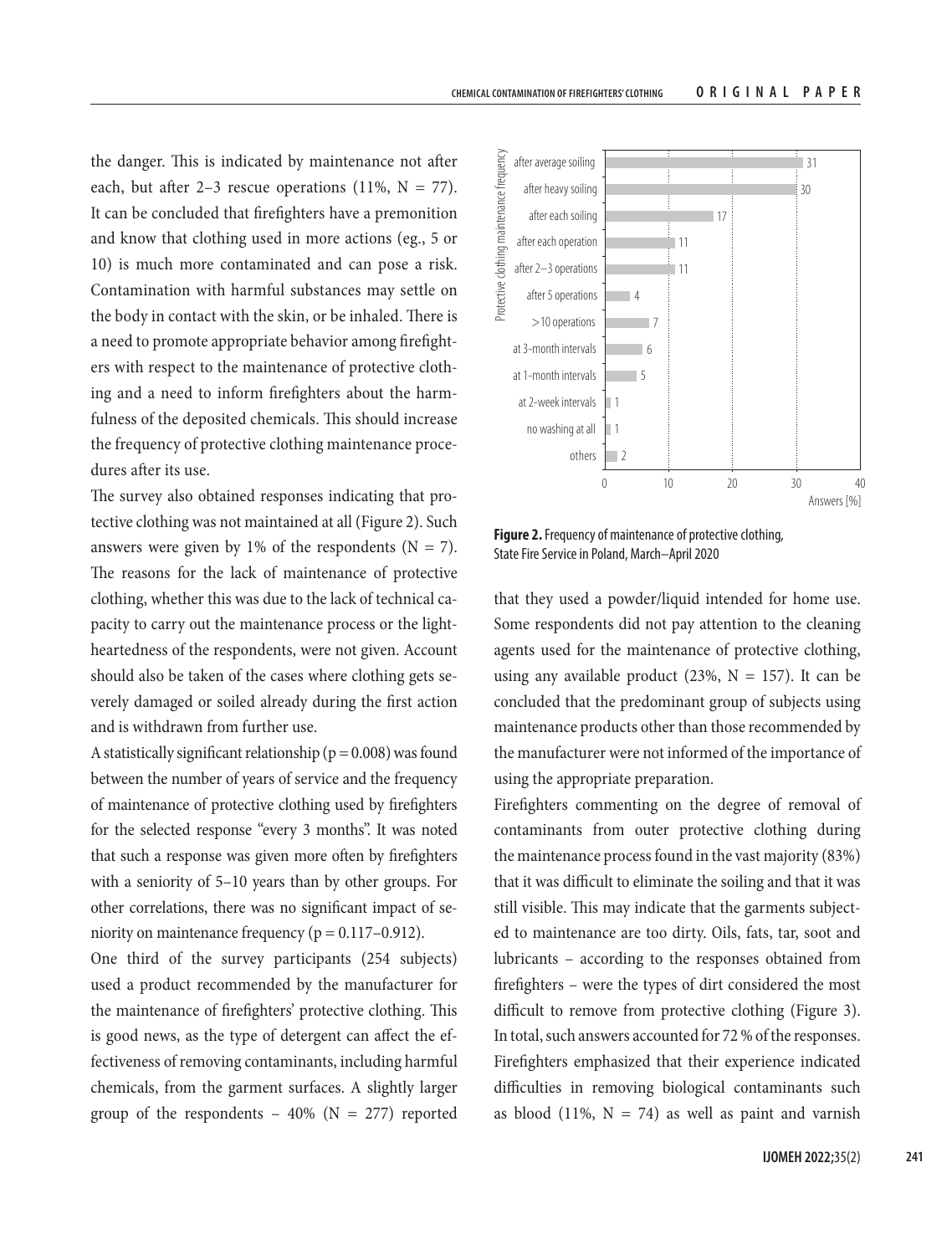

**Figure 3.** Types of soiling on protective clothing identified by firefighters as the most difficult to remove, State Fire Service in Poland, March–April 2020

stains (6%,  $N = 41$ ). Analysis of the statements shows that the vast majority of respondents were aware of the types of hazardous chemicals involved in rescue operations, including firefighting. However, it is difficult to determine whether the respondents were aware of the very harmful effects of chemicals deposited on protective clothing. It was not reflected in the frequency of clothing maintenance.

There was no significant relationship between the length of service of firefighters and the visual assessment of the effectiveness of maintenance of protective clothing declared by the respondents ( $p > 0.05$ ). It was found that seniority is not a factor that influences the assessment of the degree of removal of impurities from protective clothing.

# **Information on the health impact of participation in rescue operations**

The majority of respondents observed discomfort after returning from firefighting operations due to fire smoke or combustion residues (Table 3). About 90% ( $N = 619$ )

of the surveyed firefighters felt uncomfortable. Only 10%  $(N = 69)$  of them felt that work did not affect their wellbeing and very rarely or never felt discomfort caused by participating in a firefighting operation.

Similarly, a large proportion of the respondents also pointed to a perceptible odor from the dirt deposited on protective clothing (83%,  $N = 571$ ), 13% ( $N = 89$ ) of the respondents considered that smell to be of moderate intensity and only 3% of the respondents (22 people) stated that the smell was perceptible to a small extent only. It should be borne in mind that the perception of smell of the firefighter's protective clothing may have been dependent on the nature of the rescue operation, the type of burning objects and the duration of the action. Nevertheless, almost all firefighters emphasized that they sensed a smell that could affect the feeling of discomfort after returning from the operation.

There was no significant correlation between the type of cleaning agent ("recommended by the manufacturer of clothing," "powder/liquid for household use," "any agent available," "I do not care which one") used for the maintenance of special firefighter suits by the surveyed group of firefighters and their discomfort ("never," "very rarely," "from time to time," "often," "almost always") after return-

**Table 3.** Impact of participation in the firefighting operation (effects of fire smoke, combustion residues) on well-being in firefighters from the State Fire Service in Poland, March–April 2020

| Variable                                                                 | Participants<br>$(N = 688)$ |      |  |
|--------------------------------------------------------------------------|-----------------------------|------|--|
|                                                                          | n                           | %    |  |
| A feeling of discomfort after returning<br>from a firefighting operation | 688                         | 100  |  |
| never                                                                    | 17                          | 2.5  |  |
| very rarely                                                              | 66                          | 10   |  |
| from time to time                                                        | 179                         | 26   |  |
| often                                                                    | 230                         | 33.5 |  |
| almost always                                                            | 196                         | 28   |  |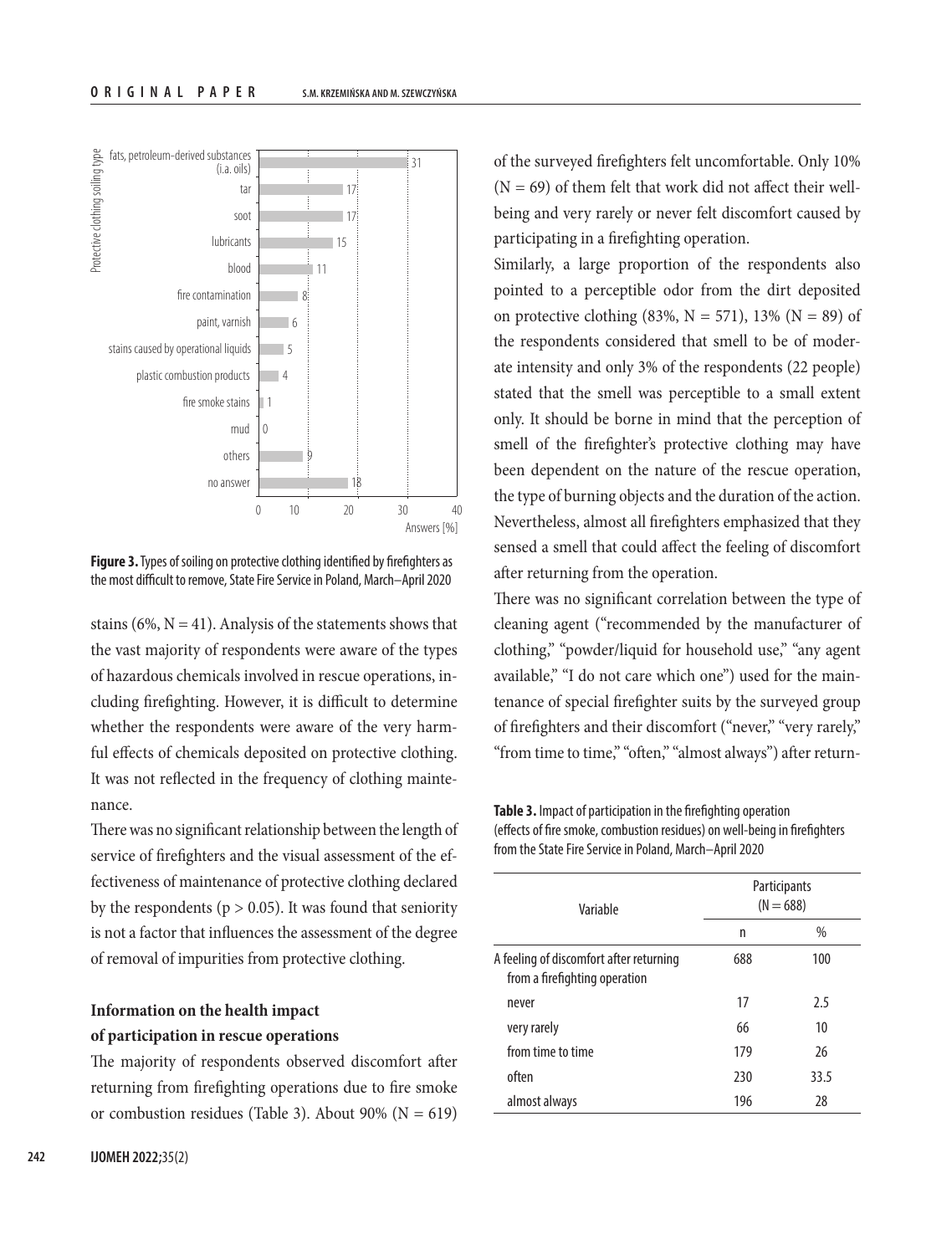ing from rescue operations ( $p = 0.751$ ). Also, studies of the correlation between the type of the cleaning agent and the sensation of smell from dirt deposited on the outerwear after the firefighting operation ("yes," "moderate," "slight," "none") did not confirm significant dependencies  $(p = 0.390)$ .

### **DISCUSSION**

As demonstrated by the survey results, the maintenance of protective clothing for firefighters used in rescue operations was not carried out frequently enough. A vast majority of the firefighters (>60%) declared that maintenance was carried out after an average or high degree of contamination was noted. Only a small group (approx. 15%) undertook maintenance of the garments after each use. Research indicates that only a proportion of firefighters using protective clothing were aware of the danger posed by debris deposited on the surface of the garments. They tried to clean the clothes as often as possible, without causing the chemicals contained in the stains to penetrate into the deeper layers. This may indicate insufficient information among firefighters on the harmfulness of chemicals contaminating the clothing materials, their carcinogenic and mutagenic properties, often demonstrated even at low doses. It should be mentioned that the statements of firefighters indicate that having a spare set of protective clothing would facilitate its maintenance.

The results of surveys conducted among professional firefighters by Jakobsen et al. [9] indicated positive changes regarding the working conditions with implication for exposure to potential occupational carcinogens in Norwegian fire departments from 1950 until today. Jakobsen et al. described working conditions in Norwegian fire departments from 1950 until today, with special attention toward work conditions and practices that could influence the exposure to occupational carcinogens. His study was based on a survey carried out among Norwegian fire departments. A historical overview of how the exposuremodifying factors have changed could add nuanced information to exposure metrics for future epidemiological studies.

According to Jakobsen et al., a significant change concerning handling and cleaning of contaminated personal protective equipment and gear took place around 2010. For all except 1 department, there were no set standards for cleaning of turnout gear until 2000. Now, dirty clothing and gear is washed after each use. So, some changes in working conditions with implication for carcinogen exposure were identified there over the years. The routines implemented around 2010 with respect to the handling and cleaning of used gear and protective clothing should mark a reduction in exposure to potential carcinogens. Now, in every department dirty gear is washed after each use in a contaminated environment. Similar results were found for the transport of used gear. Jakobsen et al. found it interesting that although there were variations between different Norwegian fire departments, the overarching trends in working conditions were similar throughout the country. He stated, focusing on department-specific work conditions, that a peak risk of carcinogen exposure occurred during the 1970s and 1980s.

Comparing their research results with the results of Pedersen's et al. study [26] concerning the working conditions of firefighters in Denmark, Jakobsen observed that there were differences between fire departments in Norway and in Denmark. Assignment to chemical clean-ups seems to have occurred earlier in Denmark (early 1970s) than in Norway (1980s and 1990s). These differences showed that working conditions may vary geographically, even between countries as similar as Denmark and Norway.

In Poland, surveys have shown that there is a gradual improvement in the cleaning of protective clothing. It is visible that the clothing is assigned for cleaning after a shorter period of use than a few or a dozen years ago. As noted by Kahn et al. [27], the perception of the culture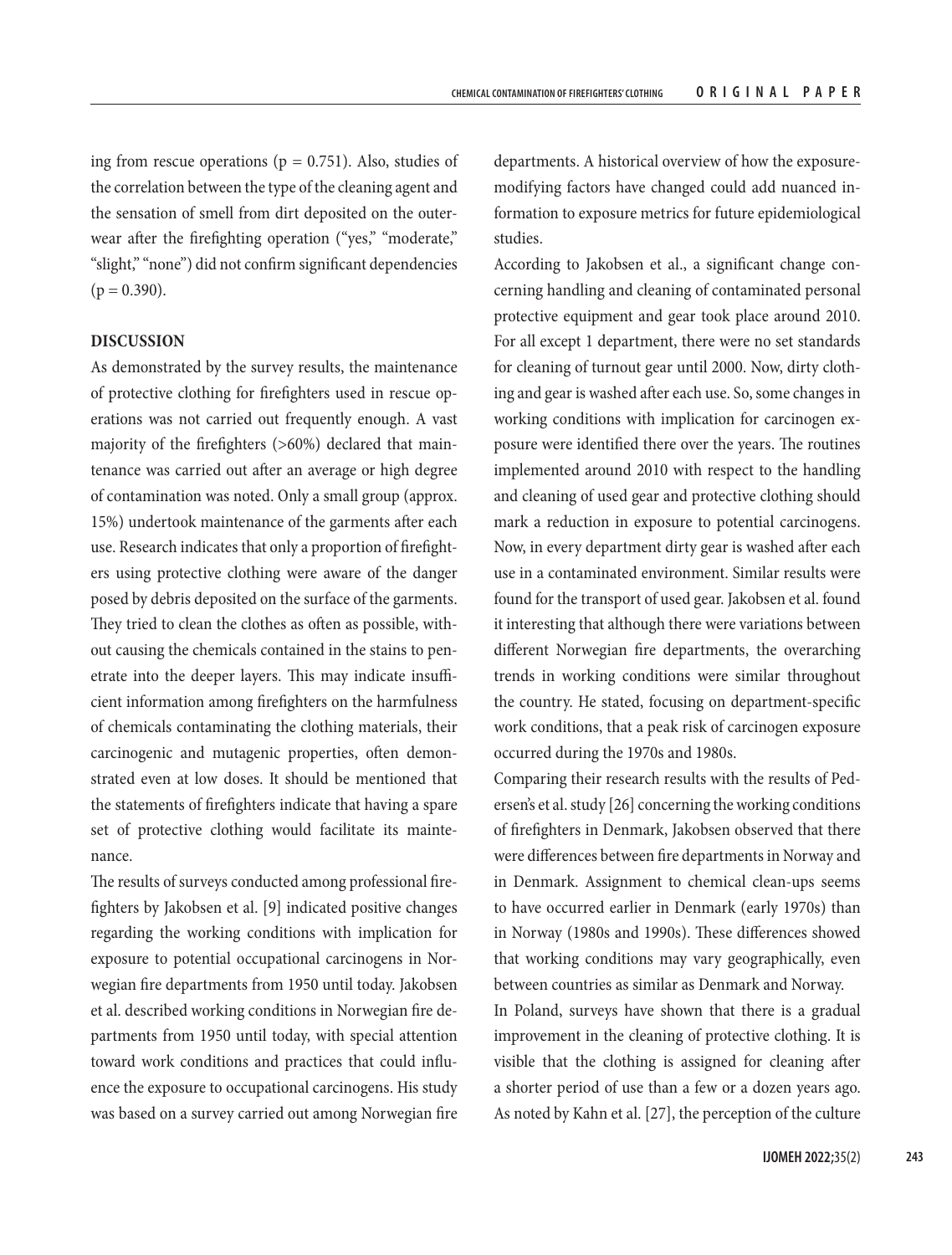of "toughness" among firefighters is changing. The soiled firefighter's protective suit is not always perceived as a sign of pride. Kahn et al. conducted a pilot survey of firefighters in the southeastern region of the United States in order to identify the safety practices, use of protective gear and injuries. The results of his research indicated that almost 40% of firefighters did not clean their gear regularly. This presented a considerable long-term risk to firefighters due to the carcinogenic nature of many chemicals entrapped in the soiled gear.

One of the most important questions was why firefighters did not use their personal protective clothing properly. According to the authors, this was partly due to a culture of "toughness" in which using clean gear was seen as weakness. Many firefighters reported a culture in which dirty gear was seen as a sign of pride and clean gear was seen as the mark of a new and inexperienced firefighter. The survey showed that older, more experienced firefighters were more likely to have been burned. So, the rates of gear cleaning may be influenced by cultural factors. Kahn et al. concluded that the guidelines of maintenance should be developed and promoted for ensuring firefighters' safety.

Banks et al. [14] observed that the levels of PAHs deposition on Australian firefighters' skin and protective equipment were comparable to the data reported in other studies on firefighters in Canada, Sweden and the United States.

Recent studies highlight the importance of proper cleaning of turnout gear since carcinogens can persist and accumulate in clothing, leading to continuous exposure outside of firefighting situations [8,28]. In the survey, the firefighters stated that it was difficult to remove contaminants from protective clothing (83%). Very often the contaminants remained visible, even when using the maintenance products recommended by the garment manufacturer. This is in line with previous research by Abrard et al. [22]. He showed that the use of water wash procedure for personal protective equipment (jacket, overtrousers, gloves) was not sufficient to remove some substances contaminating protective clothing. Washing procedure used by Abrard et al. included a hot water washing cycle with the use of a non-ionic surfactant; a washing phase with a detergent containing surfactants, sequestering agents, additives, and enzymes and finally, a rinsing phase; and a fluorinated waterproofing treatment.

He observed a significant deposit of benzo[a]pyrene (BaP) on the outer surface after a single fire training session. He noted that BaP concentration of the textile clothing sample increased by 44% after the washing procedure and concluded that some PAHs, in particular the BaP, are probably more difficult to remove than others. BaP is not soluble in water. It is possible that the washing procedure was not adapted to the physicochemical characteristics of this contaminant. Also Kirk et al. [10] noted in their studies that the levels of some compounds remained above pre-exposure levels after washing.

Most firefighters observed discomfort (90%) after returning from firefighting operations due to fire smoke or combustion residues. It indicates that the firefighters are aware of the impact of harmful factors present during rescue operations on their health. Engelsman et al. [29] conducted an interesting analysis of studies of firefighters exposed to occupational pollutants. As it follows from that analysis, firefighters are exposed to a wide range of toxic chemicals due to fire smoke, potentially exceeding the range of exposure of other occupations. The synergistic and/or antagonistic effects of chemical exposure have not been considered to date. However, the presence of many chemicals that affect firefighters at the same time can cause more discomfort after the rescue operations have been completed. This is a new issue in the context of the occupational exposure of firefighters. This is particularly of interest when considering urban firefighters, as they were found to be occupationally exposed to PAHs, benzene, per- and polyfluoroalkyl substances (PFASs), metals, flame retardants and pesticides [29].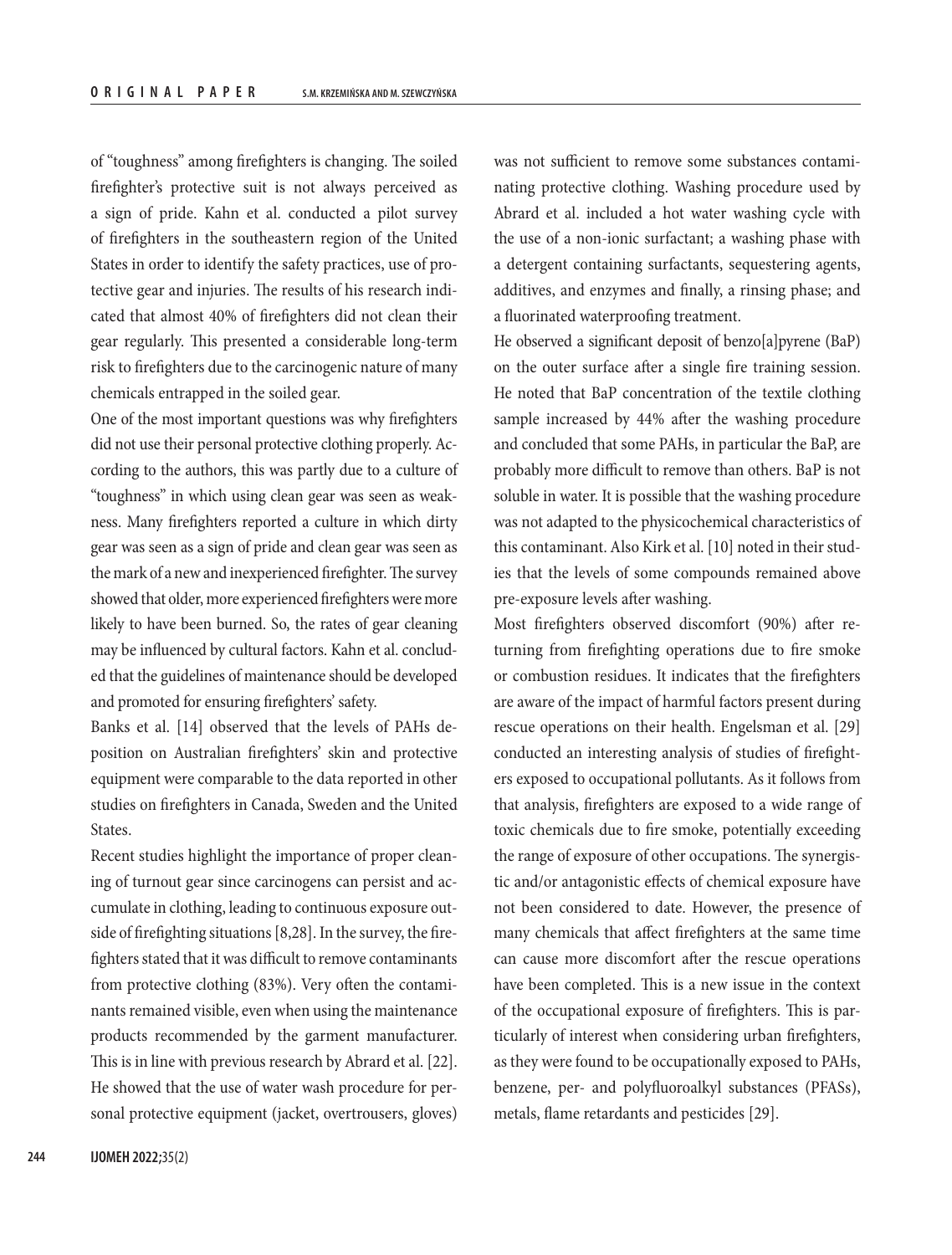An important issue is to adjust the size of the protective clothing to the user, which is important in the case of personal protective equipment for women firefighters. The use of PPE dedicated to women firefighters may reduce their contamination and thus reduce exposure to chemicals contained in them.

As reported by Watkins et al. [30] based on an international survey (840 women firefighters from 14 different countries: United Kingdom, Ireland, United States, Canada, Australia, New Zealand, Europe, aged M±SD 40±9 years; time as a firefighter M±SD 13±8 years), only 42% of women firefighters had the access to female-specific PPE. There is a need for education into heat exposure, chemical substance exposure, gynecological issues and their effects on women firefighters' fertility and cancer risk. Watkins et al. noted that the number of women firefighters is increasing worldwide, as a result of many bodies introducing recruitment quotas and targets for women. Women firefighters are estimated to represent roughly 6.3% of firefighters. The authors concluded that there was a lack of research into the association between contaminant exposures and breast and ovarian cancers, likely as a consequence of the reduced population size in comparison to male firefighters, with women previously having been excluded from many cancer risk assessments.

One of the scarce biomonitoring studies to measure environmental chemical exposures to perfluoroalkyl substances (PFAS) among firefighters, including women as compared to the general population (office workers) was conducted by Trowbridge et al. [31]. These chemicals have been associated with adverse health outcomes including breast cancer and breast tumor development. Perfluoroalkyl substances are ubiquitous in the environment and have been found in dust, food, and humans worldwide. Firefighting foams may be an important source of PFAS exposure. The studies by Trowbridge et al. demonstrated that 7 of 12 PFAS congeners were detected in the least 70% of the study population, and 4 congeners (PFHxS,

PFOA, PFOS, and PFNA) were detected in 100% of participants. Women firefighters are exposed to higher levels of some PFAS compared to office workers, suggesting that some of these exposures may be occupationally related. Multivariate models showed that congeners exposure was higher in firefighters compared to office workers after controlling for age, race and ethnicity, and education. The authors of the survey expected that, for family reasons, longer-term firefighters would pay more attention to health-promoting behaviors than their younger colleagues. However, there was no clear correlation between seniority and the frequency of maintenance of protective clothing. The majority of firefighters (61%) regardless of their time of service, declared the maintenance of protective clothing, including the removal of chemical contaminants, after recording a medium or high degree of soiling. Heavy soiling is likely to have occurred after a period of 3 months of the garment use by firefighters with a seniority of 5–10 years, as they gave such an answer more often than other age groups. The obtained results indicate a further need for information on the importance of maintenance in the removal of residues of harmful chemicals, both among young people with short experience and among middleaged people with much longer experience in firefight-

ing. It is noteworthy to link the seniority of firefighters to health-promoting behaviors regarding the frequency of clothing maintenance.

#### **Limitations**

One of the limitations of the presented study is the fact that it was attended by firefighters from several Provincial Commands of the State Fire Service in Poland in the selected areas of the country. Surveying higher numbers of firefighters from other country regions will shed additional light on these issues.

Additionally, this survey is subject to limitation due to the arbitrary division of firefighters into subgroups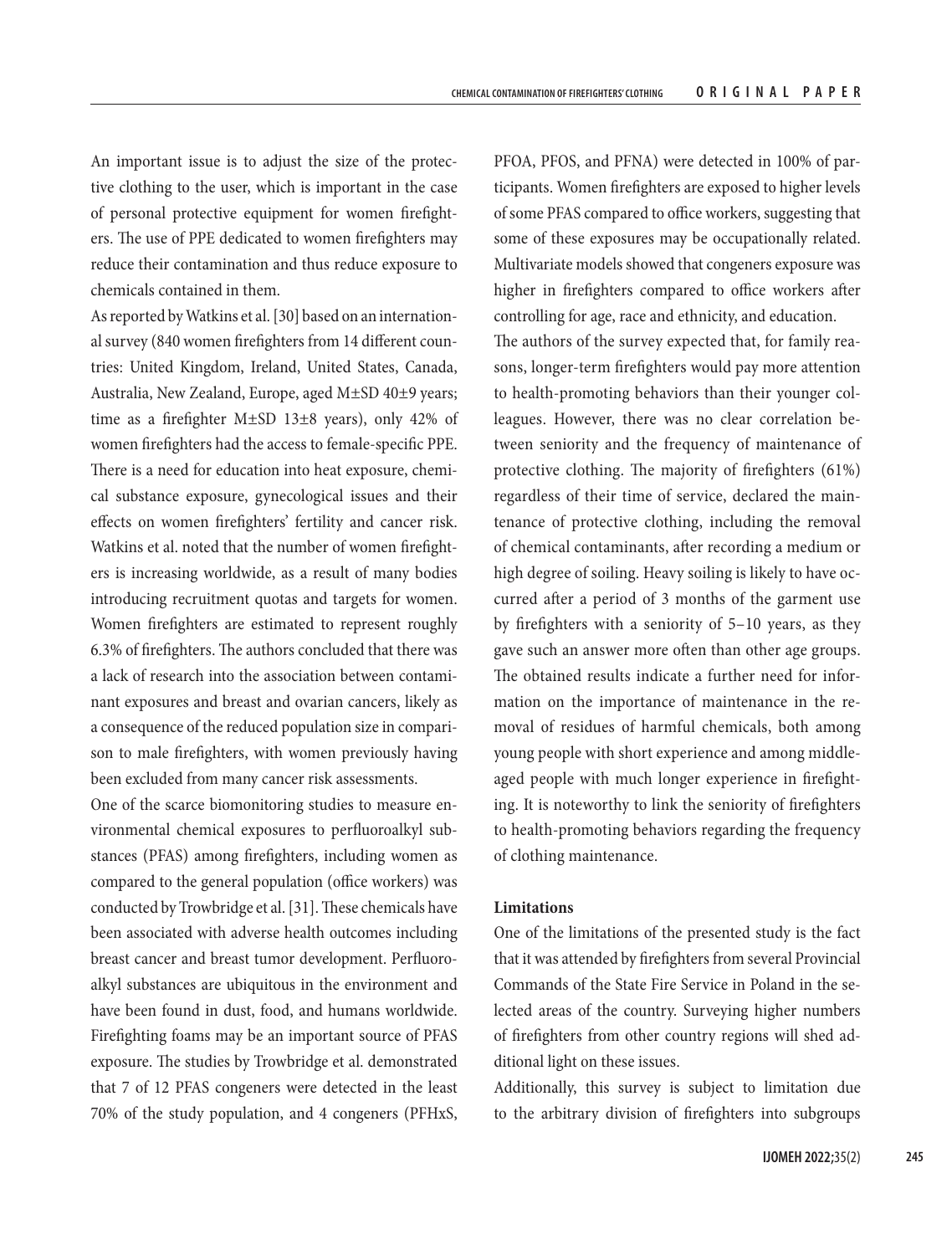with a short duration of service  $(5$  years), a medium duration of service (5–10 years), a long duration of service (11–20 years) and a very long duration of service (>21 years), which was introduced at the characteristics of participants. The statistical analyses carried out often looked at the relationship between the "length of service" variable and other variables. A different division into subgroups would allow additional statistical analysis that might obtain new conclusions.

Another limitation is that the survey contained 2 questions to which the respondents could have given  $\geq 1$  answer. The number of responses was not limited, the respondents mostly gave several, averaged 3, responses. In future studies, attention should be paid to limiting the answers to multiple choice questions to a specific number.

#### **CONCLUSIONS**

The majority of the group of firefighters surveyed indicated that the surfaces of the legs and sleeves of the special firefighter suit are soiled most heavily in the conditions of rescue operations. Therefore, the aforementioned clothing items should be used as samples in the testing of harmful chemicals content.

Contamination of a firefighter's protective clothing during rescue operations necessitates cleaning during the maintenance process. Most firefighters indicated the knowledge of the maintenance process instructions. However, it is difficult to determine its frequency. The study has shown that a small proportion of firefighters try to clean their clothing as often as possible to prevent accumulation of a lot of dirt resulting in harmful chemicals contacting the user's skin and penetrating into the deeper layers of the garment. This may indicate that only a part of the firefighters' community is fully aware of the dangers posed by contamination of clothing surfaces with harmful substances, including carcinogenic chemicals. The survey confirmed that very often firefighters' protective clothing is assigned for maintenance when it is too

contaminated. This causes difficulties in removing dirt during the maintenance process and presence of the contaminants even after maintenance has been completed. This may affect the accumulation of harmful substances in protective clothing.

Due to the excessive discomfort felt by the respondents after the use of protective clothing during rescue operations, partly as a result of a perceptible unpleasant odor from dirt on the outer protective clothing, the need for maintenance immediately after the end of the operation becomes important.

The results of the survey indicate that training on the use and maintenance of personal protective equipment, including the protective outerwear, should be provided for firefighters. The training should cover the issues related to the harmfulness of chemicals that contaminate the protective clothing used by firefighters.

Further studies are needed in order to achieve a better knowledge of individual firefighters' exposure. It will also be necessary to find a maintenance procedure that significantly reduces the chemical substance load.

There is an evident need to promote appropriate behaviors among firefighters with respect to the maintenance of protective clothing and a need to inform firefighters about the harmfulness of the chemicals deposited on the PPE.

#### **ACKNOWLEDGMENTS**

The authors would like to thank firefighters from the Rescue and Firefighting Units of the State Fire Service in Poland for the work they have done completing the questionnaire. Thanks to the Municipal Command of the State Fire Service in Łódź, Poland for assistance in developing the questionnaire.

#### **REFERENCES**

1. Antoniak P. Zagrożenie chorobami nowotworowymi strażaków w akcjach ratowniczych. Zesz Nauk WSZOP. 2019;1(15):19–42, <https://doi.org/10.32039/WSZOP/1895-3794-2019-02>. Polish.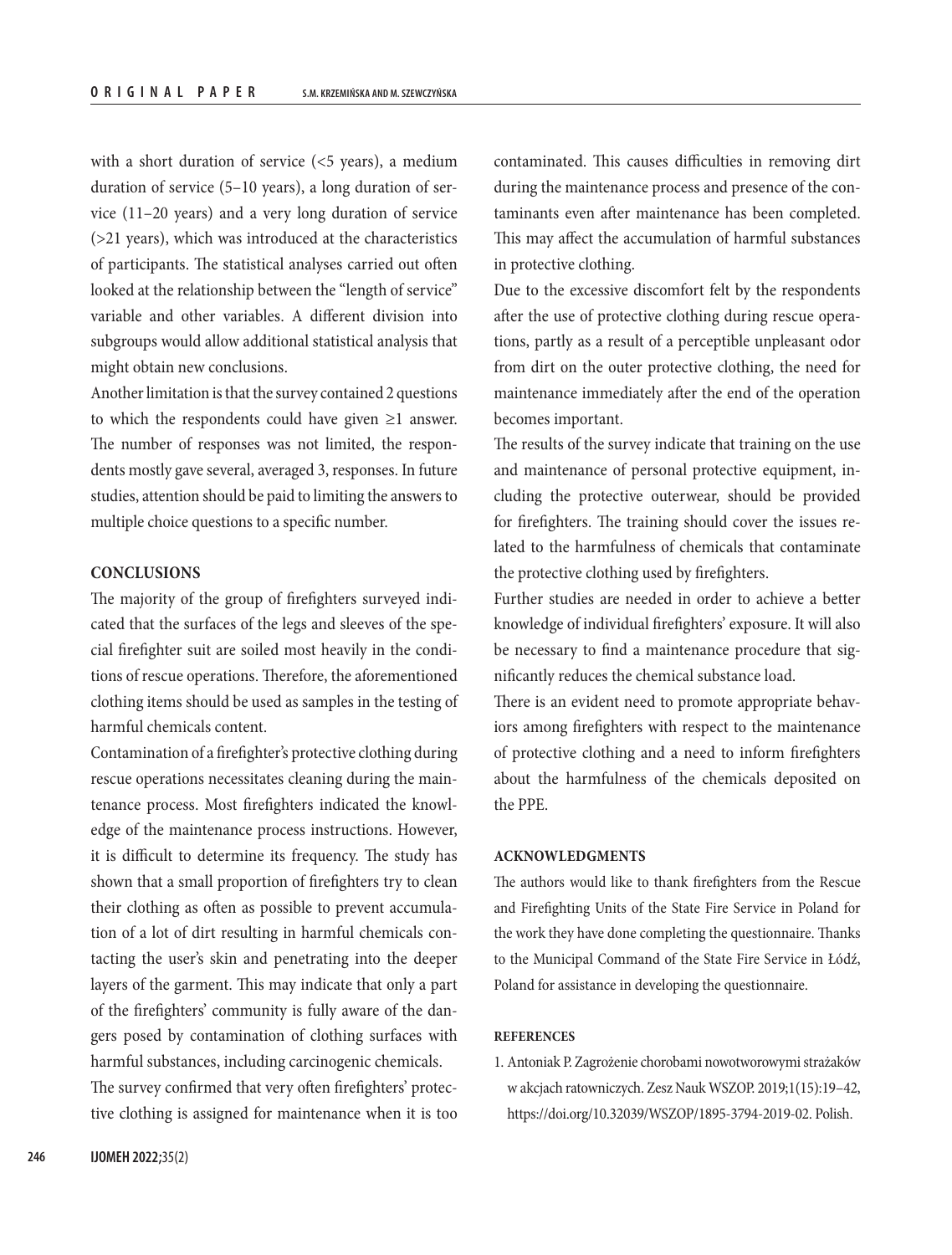- 2. Krzemińska S, Szewczyńska M. Analysis and assessment of hazards caused by chemicals contaminating selected items of firefighter personal protective equipment: Literature review. Saf Fire Technol. 2020;56(2):92–109, [https://doi.org/](https://doi.org/10.12845/sft.56.2.2020.6) [10.12845/sft.56.2.2020.6.](https://doi.org/10.12845/sft.56.2.2020.6)
- 3. National Headquarters of the State Fire Service [Internet]. Warsaw: The Organization; 2020 [cited 2020 April 24]. Statistic data. Available from:<https://www.gov.pl/web/kgpsp>.
- 4. Janik P. How many fires, what losses (Part 1). Fire Rev. 2018; 4:36–9. Polish.
- 5. European Commission [Internet]. 2020 [cited 2020 April 24]. Firefighters and fire-protection in the EU. Available from: [https://ec.europa.eu/eurostat/web/products-eurostat-news/](https://ec.europa.eu/eurostat/web/products-eurostat-news/product/-/asset_publisher/VWJkHuaYvLIN/content/EDN-20200504-1/pop_up) [product/-/asset\\_publisher/VWJkHuaYvLIN/content/EDN-](https://ec.europa.eu/eurostat/web/products-eurostat-news/product/-/asset_publisher/VWJkHuaYvLIN/content/EDN-20200504-1/pop_up)[20200504-1/pop\\_up](https://ec.europa.eu/eurostat/web/products-eurostat-news/product/-/asset_publisher/VWJkHuaYvLIN/content/EDN-20200504-1/pop_up).
- 6. EN 469:2020 Protective clothing for firefighters Performance requirements for protective clothing for firefighting activities.
- 7. EN 1486:2007 Protective clothing for fire-fighters Test methods and requirements for reflective clothing for specialised fire-fighting.
- 8. Fent KW, Alexander B, Roberts J, Robertson S, Toennis C, Sammons D, et al. Contamination of firefighter personal protective equipment and skin and the effectiveness of decontamination procedures. J Occup Environ Hyg. 2017;14(10):801- 14, [https://doi.org/10.1080/15459624.2017.1334904.](https://doi.org/10.1080/15459624.2017.1334904)
- 9. Jakobsen J, Babigumira R, Danielsen M, Grimsrud TK, Olsen R, Rosting C, et al. Work conditions and practices in Norwegian fire departments from 1950 until today. A survey on factors potentially influencing carcinogen exposure. Saf Health Work. 2020;11:509-16, [https://doi.org/10.1016/j.](https://doi.org/10.1016/j.shaw.2020.07.004) [shaw.2020.07.004.](https://doi.org/10.1016/j.shaw.2020.07.004)
- 10. Kirk KM, Logan MB. Firefighting instructors' exposures to polycyclic aromatic hydrocarbons during live fire training scenarios. J Occup Environ Hyg. 2015;12(4):227–34, <https://doi.org/10.1080/15459624.2014.955184>.
- 11. Alexander BM, Baxter CS. Plasticizer contamination of firefighter personal protective clothing – a potential factor in

increased health risks in firefighters. J Occup Environ Hyg. 2014;11(5):D43-8, https://doi.org[/10.1080/15459624.2013.](https://doi.org/10.1080/15459624.2013.877142) [877142](https://doi.org/10.1080/15459624.2013.877142).

- 12. Stec A, Wolffe T, Clinton A. Minimising firefighters' exposure to toxic fire effluents. Interim Best Practice Report. University of Central Lancashire; Fire Brigades Union (FBU); 2020.
- 13. Stec AA, Dickens KE, Salden M, Hewitt FE, Watts DP, Houldsworth PE, et al. Occupational exposure to polycyclic aromatic hydrocarbons and elevated cancer incidence in firefighters. Sci Rep. 2018;8:2476, [https://doi.org/10.1038/](https://doi.org/10.1038/s41598-018-20616-6) [s41598-018-20616-6.](https://doi.org/10.1038/s41598-018-20616-6)
- 14. Banks APW, Thai P, Engelsman M, Wang X, Osorio AF, Mueller JF. Characterizing the exposure of Australian firefighters to polycyclic aromatic hydrocarbons generated in simulated compartment fires. Int J Hyg Environ Health. 2021;231:113637, [https://doi.org/10.1016/j.ijheh.](https://doi.org/10.1016/j.ijheh.2020.113637) [2020.113637.](https://doi.org/10.1016/j.ijheh.2020.113637)
- 15. Baum G. Potential reduction of firefighter exposure to carbon-based carcinogens in structure fires through the use of class a compressed air foam systems [Internet]. Available from:<https://www.hsdl.org/?view&did=804449>[cited 2021 July 18].
- 16. Węsierski T, Gałązkowski R, Zboina J. Rescue operations in the case of chemical hazards. Saf Fire Tech. 2013;29(1): 19–27. Polish.
- 17. Stull JO. Evaluation of the cleaning effectiveness and impact of esporta and industrial cleaning techniques on firefighter protective clothing. Tech Rep, Int Personnel Prot, Inc.; 2006.
- 18. Van Rooij JGM, De Roos JHC, Bodelier‐Bade MM, Jongeneelen FJ. Absorption of polycyclic aromatic hydrocarbons through human skin: Differences between anatomical sites and individuals. J Toxicol Environ Health. 1993;38(4): 355–68,<https://doi.org/10.1080/15287399309531724>.
- 19. Sawicki T. [Factors threatening the safety of firefighters under fire conditions]. Bezp Pracy. 2004;7-8:35-8. Polish.
- 20. Łukawski AS. [Volatile organic compounds in ambient air of firefighting and rescue unit, evaluation of the vocs